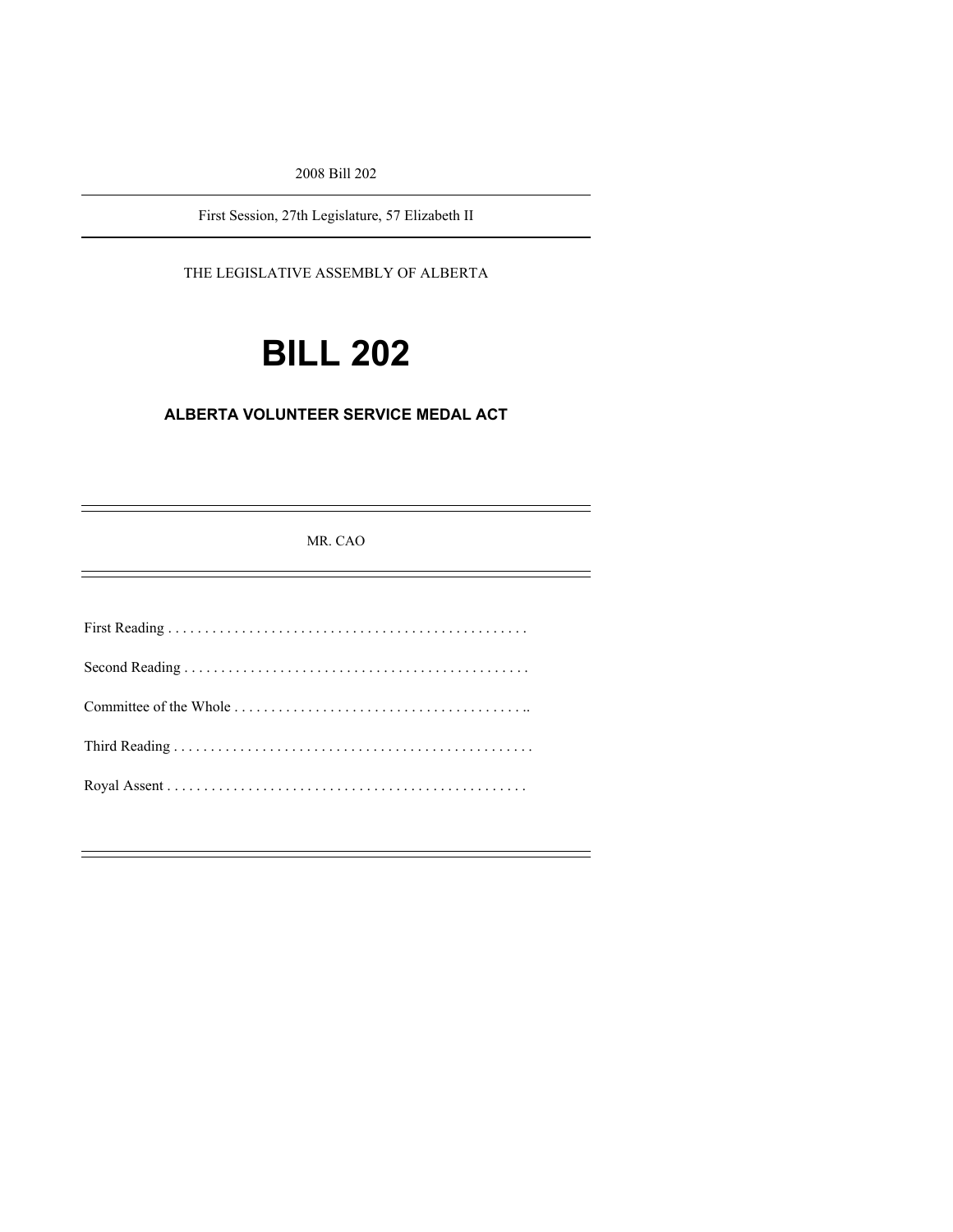*Bill 202 Mr. Cao* 

# **BILL 202**

2008

### **ALBERTA VOLUNTEER SERVICE MEDAL ACT**

*(Assented to , 2008)* 

HER MAJESTY, by and with the advice and consent of the Legislative Assembly of Alberta, enacts as follows:

#### **Definitions**

**1** In this Act,

- (a) "Committee" means the Alberta Volunteer Service Medal Selection Committee;
- (b) "medal" means the Alberta Volunteer Service Medal described in section 2;
- (c) "Minister" means the Minister of Culture and Community Spirit.

#### **Alberta Volunteer Service Medal**

**2(1)** The Alberta Volunteer Service Medal is established as an official honour of the Crown in right of Alberta.

**(2)** The object of the Alberta Volunteer Service Medal is to recognize individuals who have made significant contributions in a volunteer capacity for or on behalf of the residents of Alberta.

#### **Committee established**

**3(1)** The Alberta Volunteer Service Medal Selection Committee is hereby established.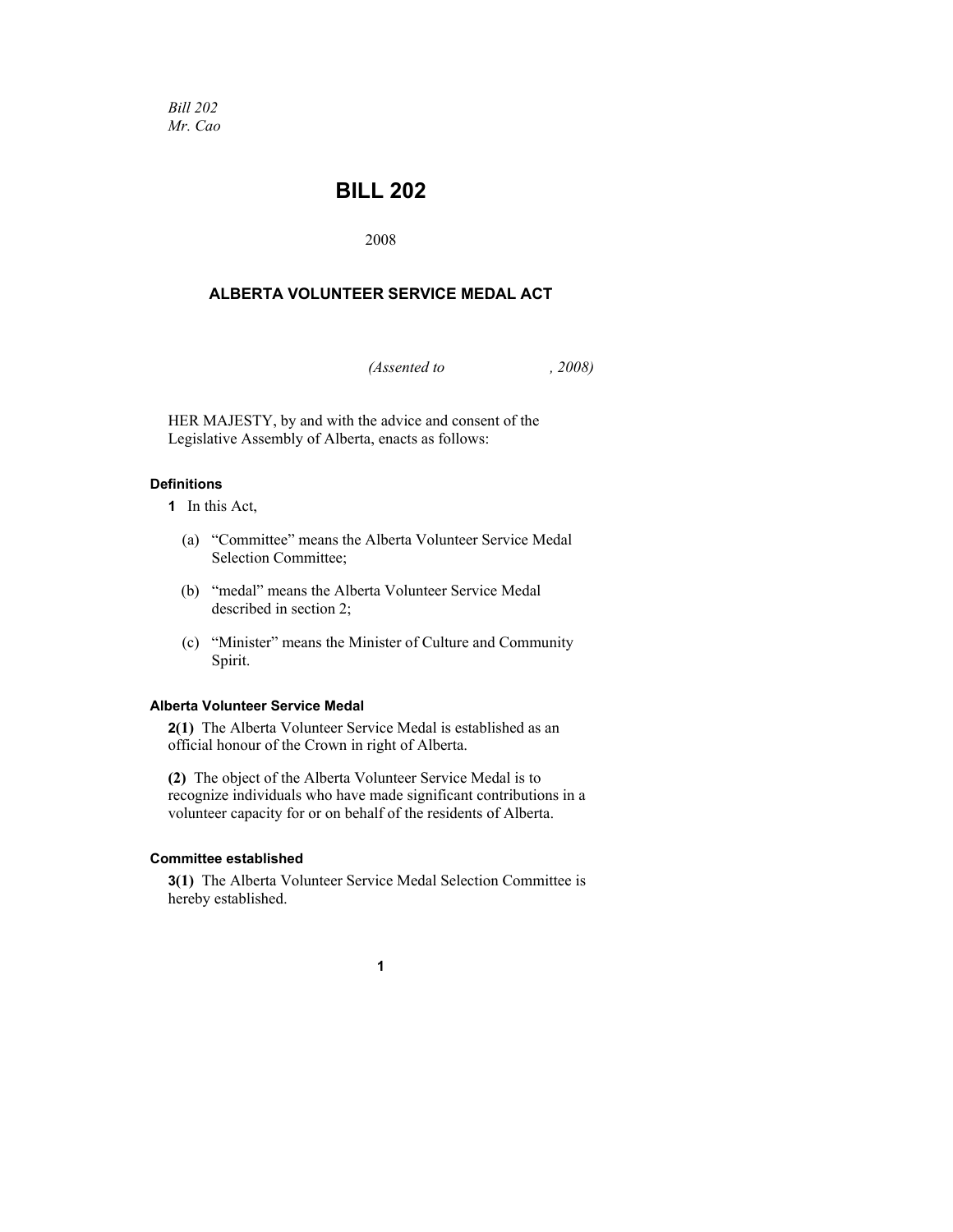**(2)** The Committee shall be comprised of not fewer than 7 members appointed by the Lieutenant Governor in Council on the recommendation of the Minister.

**(3)** At least 4 members of the Committee shall be employees of or volunteers representing different not-for-profit organizations situated in Alberta.

#### **Duties of Committee**

**4(1)** The duties of the Committee are to

- (a) conduct a public competition for the design of the medal and recommend a design to the Minister within one year of the appointment of the first members of the Committee, and
- (b) nominate individuals to be awarded the medal in accordance with the regulations.

**(2)** In performing its duties under subsection (1), the Committee may

- (a) consult with the public in Alberta in any manner it chooses,
- (b) provide information to the residents of Alberta on any matter relating to the selection of nominees for medals,
- (c) establish subcommittees consisting of members of the Committee and other individuals, and
- (d) make rules relating to the conduct of its business and affairs including the quorum at meetings and the procedure to be used at meetings.

#### **Nominees**

**5(1)** The Minister shall approve the individuals nominated under section 4(1) to be awarded the medal.

**(2)** The Minister may nominate other individuals to be awarded the medal in accordance with the regulations.

**(3)** On approval of the nominations, the Minister shall present to the individuals the medal on behalf of the Government of Alberta.